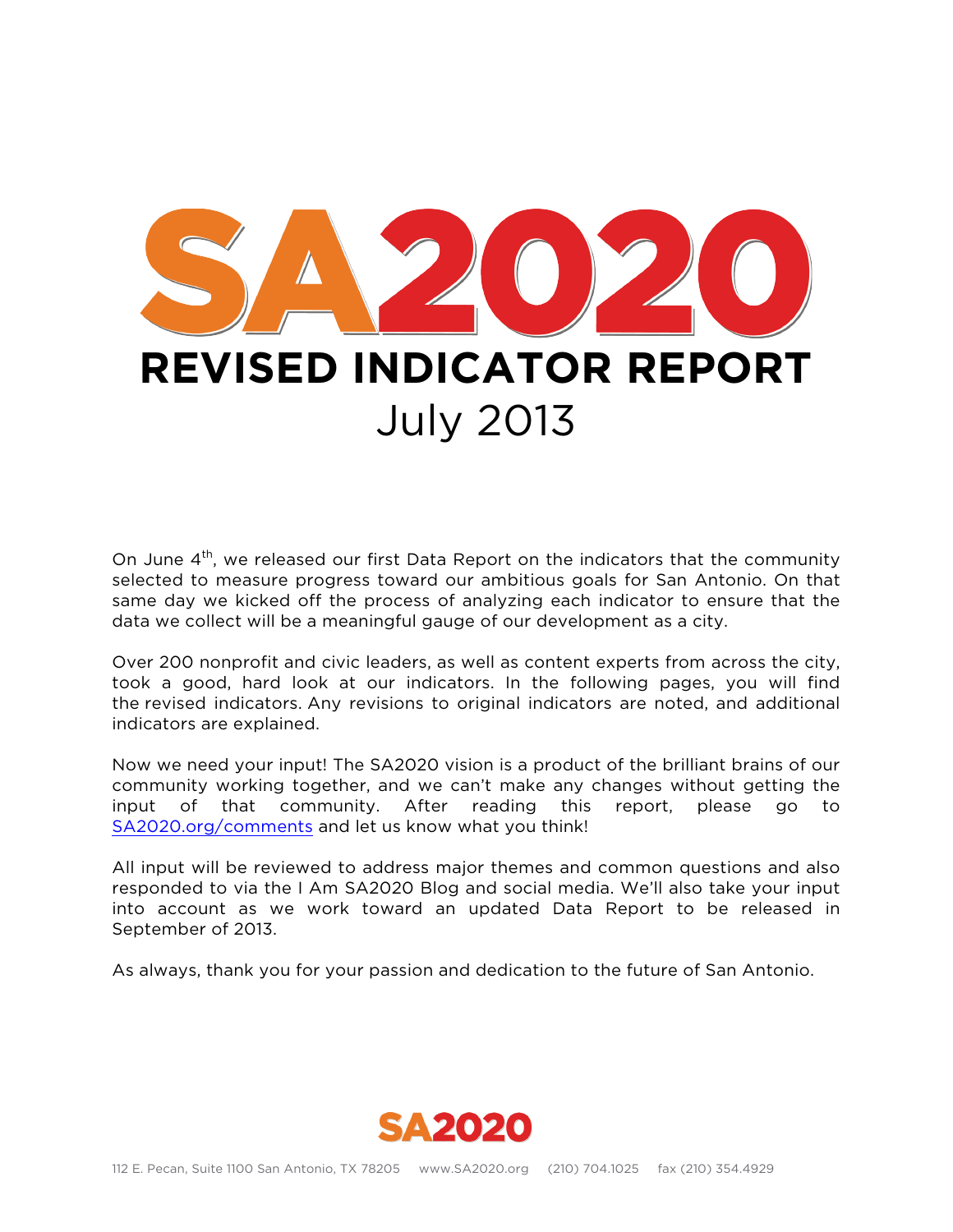# Arts and Culture



In 2020, San Antonio leads the world as a creative community. San Antonio reflects a diverse range of artistic expression that builds on our rich cultural heritage. The arts are integral to our way of life for citizens of all ages and backgrounds. Public and private support spurs a renaissance

of artistic creativity where a vibrant cultural economy flourishes. Contemporary art reflects the dynamic nature of San Antonio's artistic, literary and cultural communities and movements.

## Revised Indicators:

- Economic Impact of Arts & Culture
- Level of Funding for Arts Programs
- Level of Attendance at Arts Programs
- Level of Citizen Satisfaction with San Antonio Arts and Cultural Activities

#### Original Indicators that will remain unchanged

| Name <sup>1</sup>                 |  |
|-----------------------------------|--|
| Economic Impact of Arts & Culture |  |

#### Original Indicators with edits

| Name                               | Explanation                             |
|------------------------------------|-----------------------------------------|
| Level of Funding for Arts Programs | Will work to include state, federal,    |
|                                    | private, and foundational               |
|                                    | contributions                           |
| Level of Attendance at Arts        | Will work to include public and private |
| Programs                           | attendance                              |
|                                    |                                         |

#### Original Indicators—NOT INCLUDED

| Name                                                    | Explanation                                                                                            |
|---------------------------------------------------------|--------------------------------------------------------------------------------------------------------|
| Number of People Employed in the                        | Will be moved to Economic                                                                              |
| Arts                                                    | Competitiveness as a sub-item in Job                                                                   |
|                                                         | Growth by Sector, where it fits better                                                                 |
| Number of Creative Activities,<br>including Public Arts | Seems unnecessary in addition to<br>attendance, and attendance is a better<br>measure of public impact |

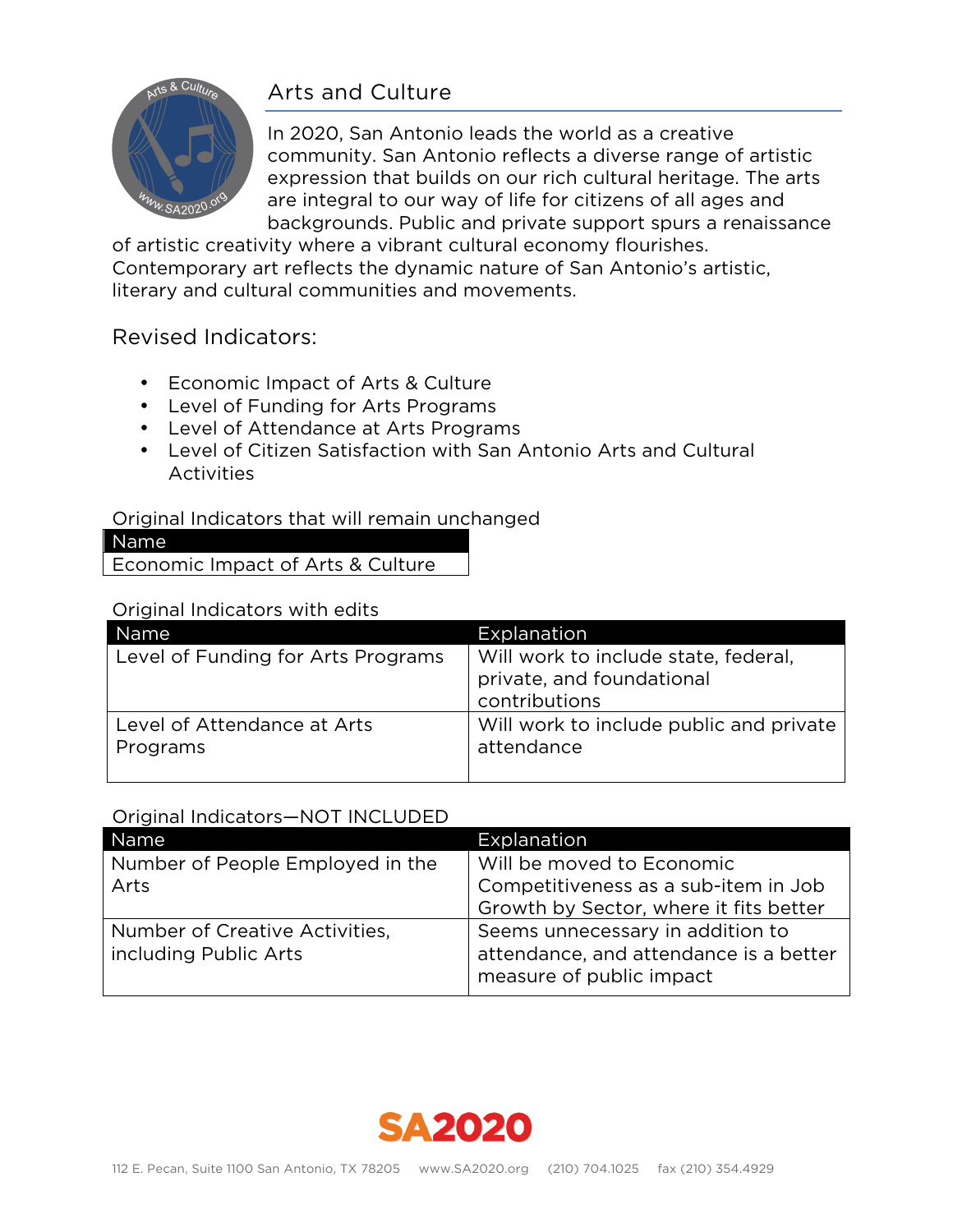| Name                                                                           | Explanation                                                                                                                                        |
|--------------------------------------------------------------------------------|----------------------------------------------------------------------------------------------------------------------------------------------------|
| Level of Citizen Satisfaction with San<br>Antonio Arts and Cultural Activities | Will measure how citizens feel about<br>the number and quality of available<br>activities, as well as perceptions of San<br>Antonio arts & culture |
|                                                                                |                                                                                                                                                    |

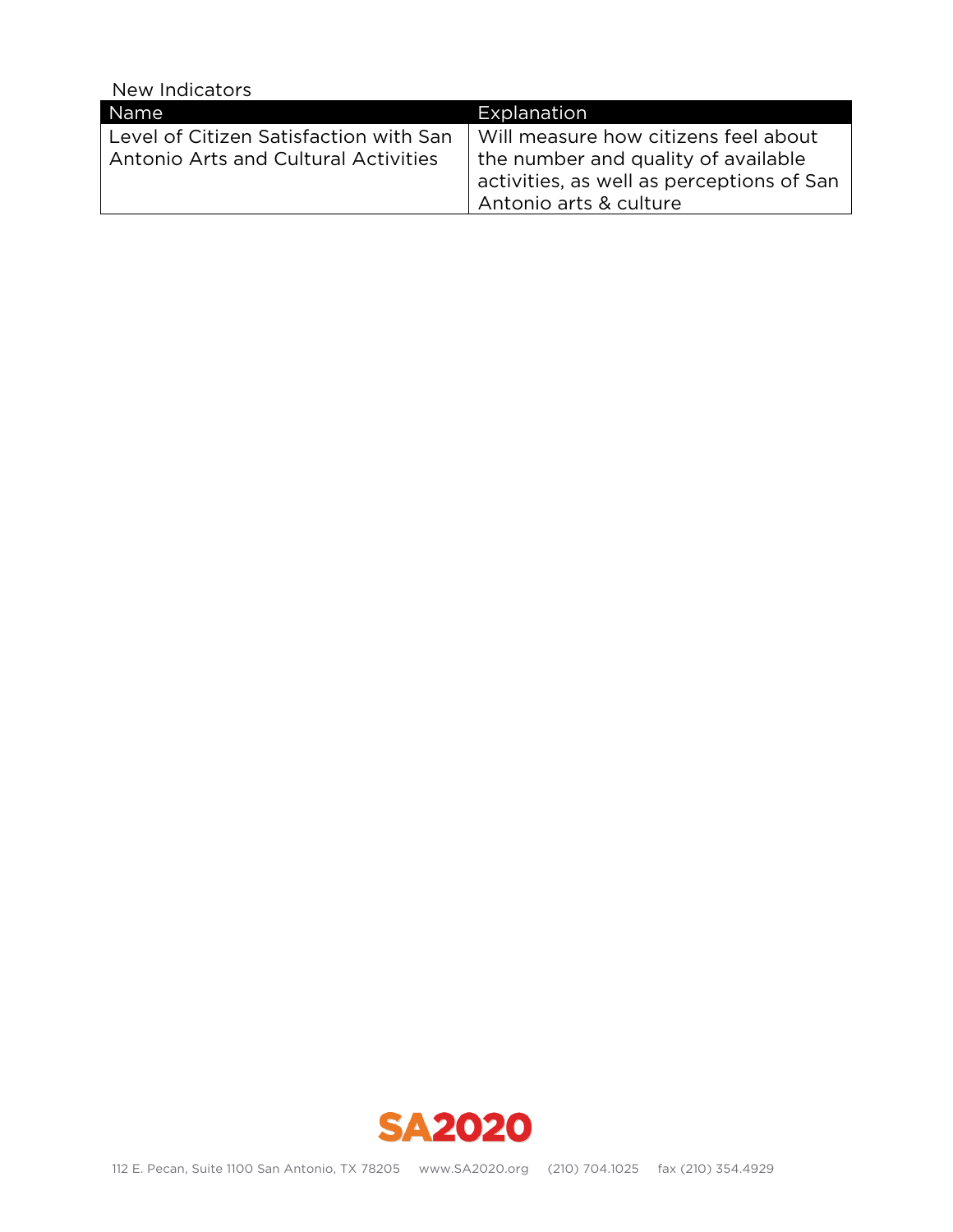## Civic Engagement



In 2020, San Antonio's citizens are deeply engaged as elected leaders, business leaders, volunteers, and voters in the process of making government more responsive and accountable to San Antonians. Vibrant grassroots movements, civic organizations, business leaders, city staff,

and selfless citizens actively and effectively collaborate in all areas of city operations and governance. Elected officials and city staff take ownership of issues and are accountable for results. City, county and state branches of government coordinate their work to eliminate waste brought about by duplication of effort. The city cultivates inspired and effective leaders in selfless service to the community and is recognized for delivering transparency in government.

## Revised Indicators:

- Voter Turnout
- Diversity of Elected Officials, City Boards, and Commissions
- Level of Volunteerism

### Original Indicators that will remain unchanged

| Name'                |  |
|----------------------|--|
| <b>Voter Turnout</b> |  |

#### Original Indicators with edits

| Name                                 | Explanation                                 |
|--------------------------------------|---------------------------------------------|
| Diversity of Elected Officials, City | Will include diversity of elected officials |
| Boards & Commissions                 | along with members of city boards and       |
|                                      | commissioners                               |

### Original Indicators—NOT INCLUDED

| Name                             | Explanation                                                                                                                                  |
|----------------------------------|----------------------------------------------------------------------------------------------------------------------------------------------|
| Number of Community and          | Just increasing the number of                                                                                                                |
| <b>Neighborhood Associations</b> | organizations does not guarantee an                                                                                                          |
|                                  | increase in effectiveness.                                                                                                                   |
| Leadership                       | It's difficult to measure this indicator in<br>a consistent way, and the number of<br>leadership graduates is a relatively<br>static number. |
| Media Coverage of Public Policy  | It's difficult to define media coverage<br>and quantify its quality.                                                                         |

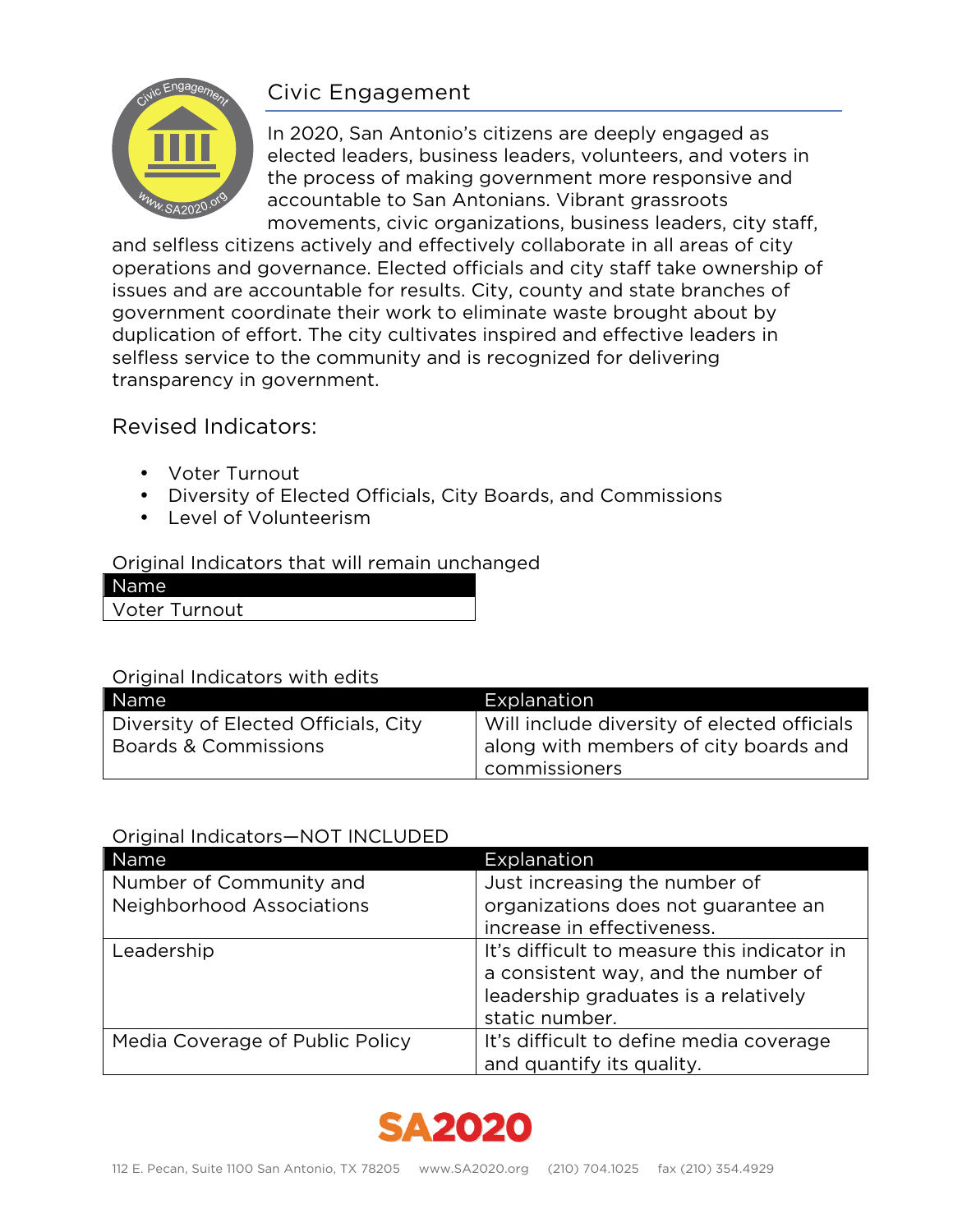| Number of Candidates Running for | Does not address diversity or |
|----------------------------------|-------------------------------|
| City Council.                    | leadership.                   |

| Name                  | Explanation                 |
|-----------------------|-----------------------------|
| Level of Volunteerism | Would serve as a measure of |
|                       | community involvement and   |
|                       | engagement                  |

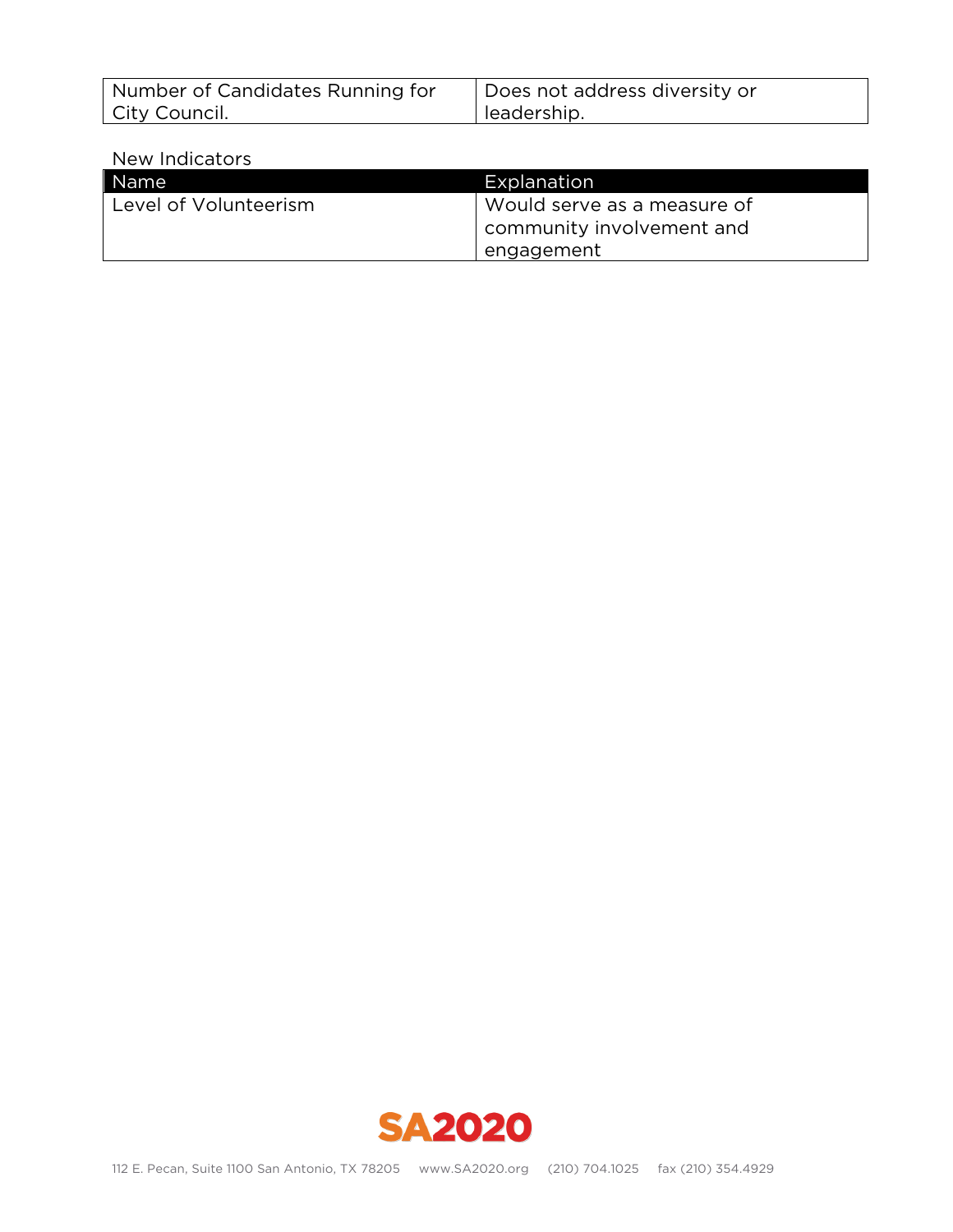

## Community Safety

In 2020, San Antonio is the safest big city in America. Public safety officials, city staff and citizens collaborate through strong, engaged community neighborhood networks to reduce crime and promote a thriving and law-abiding San Antonio. The city's proactive prevention programs,

responsive enforcement efforts and high state of disaster readiness result in low levels of crime and a high sense of personal safety.

## Revised Indicators:

- Number of People Attending Community Trainings to Combat Crime
- Recidivism Rates
- Response Times for Both Fire and Police
- Index Crime Rates
- Positive Responses on Community Public Safety Surveys
- Domestic Violence

#### Original Indicators that will remain unchanged

| Name                                 | Explanation                        |
|--------------------------------------|------------------------------------|
| Number of People Attending           | Calculates how many convicted      |
| <b>Community Trainings to Combat</b> | criminals commit crimes after they |
| Crime                                | are released from prison           |
| <b>Recidivism Rates</b>              | Working with Bexar County to       |
|                                      | obtain this data                   |
| Response Times for Both Fire and     |                                    |
| Police                               |                                    |

#### Original Indicators with edits

| Name                            | Explanation                          |
|---------------------------------|--------------------------------------|
| <b>Index Crime Rates</b>        | Will now include a sub-indicator of  |
|                                 | Minor Crime Index                    |
| Positive Responses on Community | Would like to also add attitudes     |
| <b>Public Safety Surveys</b>    | towards safety, the law, etc. to     |
|                                 | existing survey. Addresses how       |
|                                 | satisfied people are with police and |
|                                 | how safe they feel                   |

#### Original Indicators—NOT INCLUDED

| Name <sup>1</sup>             | Explanation                 |
|-------------------------------|-----------------------------|
| l Child Abuse Validated Cases | Moving to Family Well-Being |

| Name | Explanation |  |  |
|------|-------------|--|--|
|      |             |  |  |

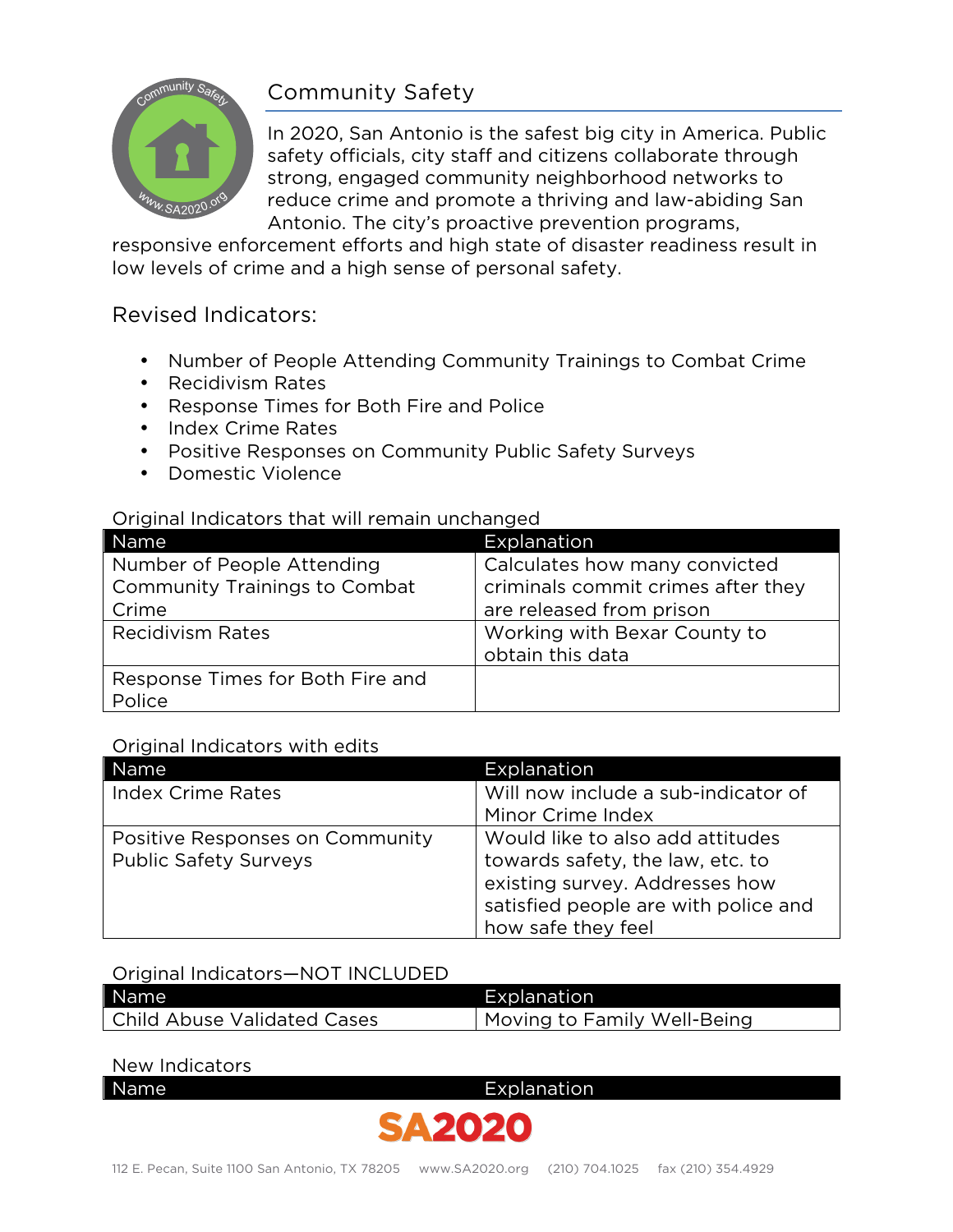| Domestic Violence | Moving from Family Well-Being to |
|-------------------|----------------------------------|
|                   | Community Safety                 |

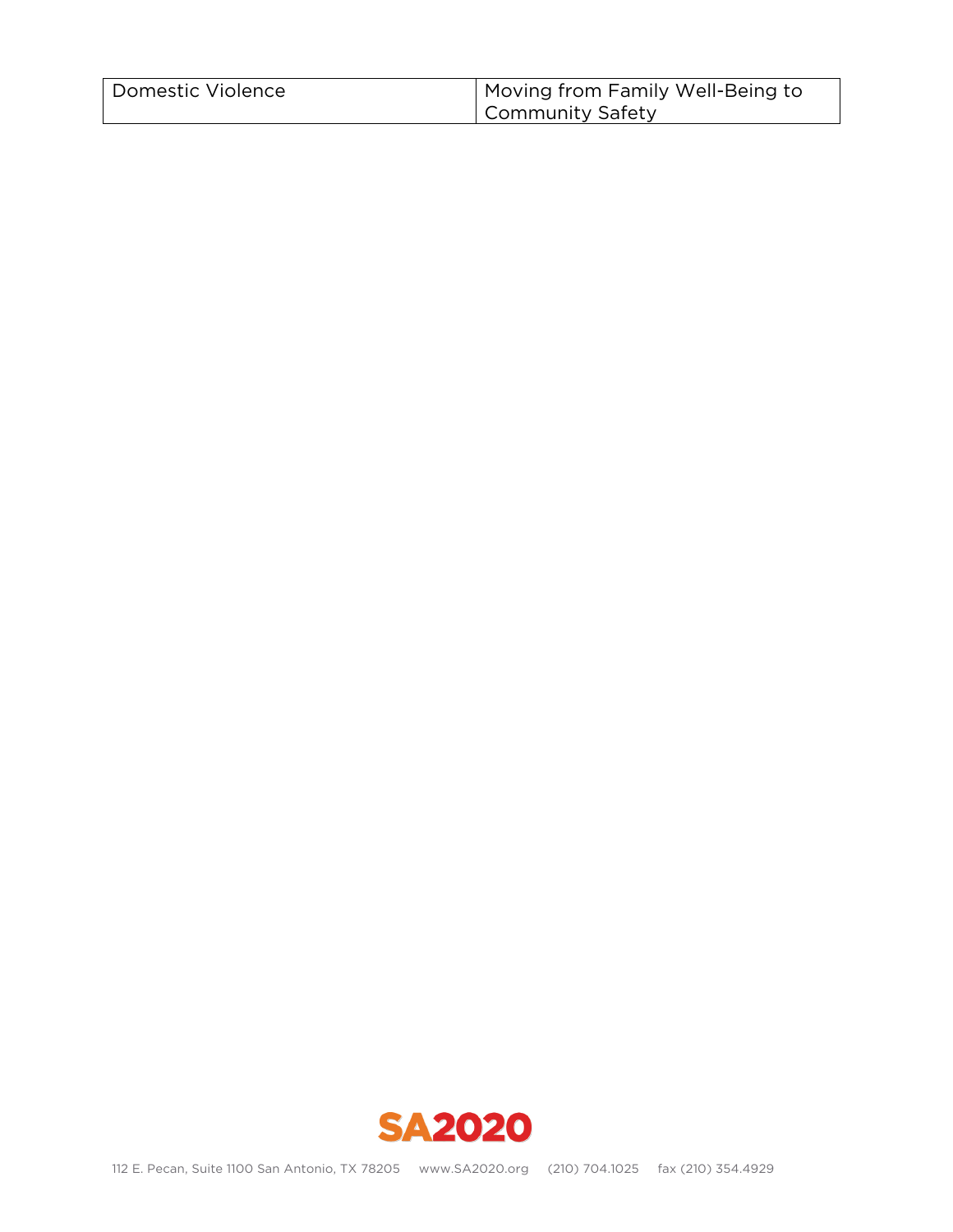

## Downtown Development

In 2020, Downtown is the heart of San Antonio and is everyone's neighborhood. It is a showcase for visitors, a center of vibrant activity for citizens to live, work and play, and an economically inviting locale for businesses to flourish. Downtown's historic buildings and character are preserved,

its parks and green spaces are inviting, and the river continues to be treasured as its defining asset.

## Revised Indicators:

- Housing Units Downtown
- Downtown Living Experience
- Downtown Employment
- Economic Impact by Sector
- Downtown Crime Rate

#### Original Indicators that will remain unchanged

| Name                   | Explanation                         |
|------------------------|-------------------------------------|
| Housing Units Downtown | Single-family housing units will be |
|                        | measured.                           |

#### Original Indicators with edits

| Name                             | Explanation                         |
|----------------------------------|-------------------------------------|
| Keeping it Safe Crime Rates      | Name Change: Downtown Crime         |
| Downtown                         | Rate                                |
| Number of People Working         | Name Change: Downtown               |
| Downtown                         | Employment                          |
| Downtown Activity by Sector      | Name Change: Economic Impact by     |
|                                  | Sector; Addresses how much money    |
|                                  | do hotels, retail stores, etc. in   |
|                                  | downtown generate back to San       |
|                                  | Antonio economy                     |
| Qualitative Experience of Living | Name Change: Downtown Living        |
| Downtown                         | Experience. This is a qualitative   |
|                                  | gauge of whether or not people like |
|                                  | living downtown                     |

#### Original Indicators—NOT INCLUDED

| Name                               | Explanation              |
|------------------------------------|--------------------------|
| <b>Transportation Mode Options</b> | Moving to Transportation |
| Measured by VMT                    |                          |

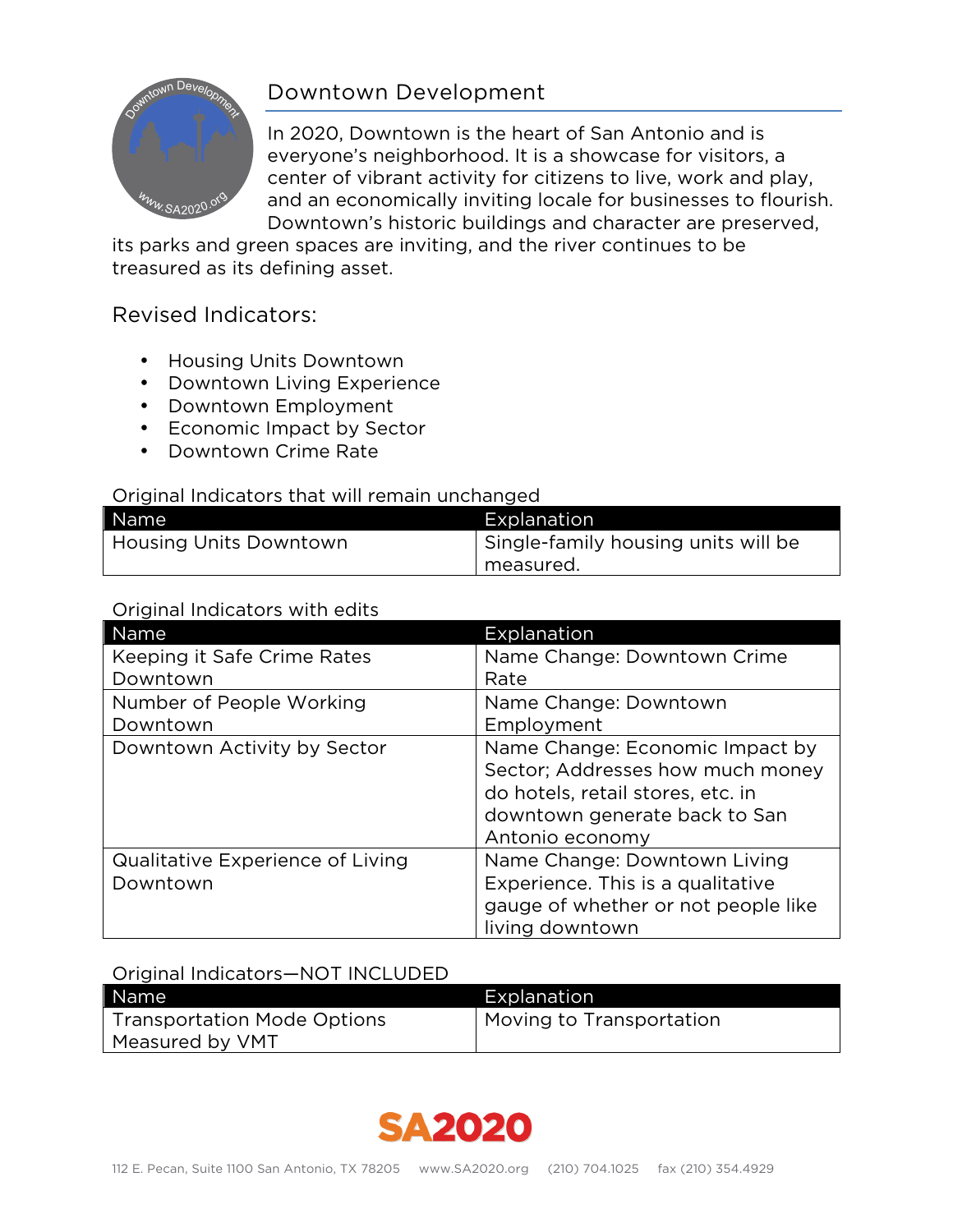

## Economic Competitiveness

In 2020, San Antonio is recognized as a leader in business that prospers through innovation in 21st century industries. San Antonio has a highly qualified and educated workforce and provides economic opportunity for all of its residents. The city fosters entrepreneurship as the engine of economic

prosperity. It capitalizes on its unique historical and cultural heritage, as well as local institutions like its military bases, universities, medical centers and international airport system to become a leader in the global economy.

## Revised Indicators:

- Per capita Income
- Job Growth by Sector
- Entrepreneurial Activity
- Percent of STEM Graduates and percent of STEM Jobs
- Unemployment

#### Original Indicators that will remain unchanged

| Name              | Explanation                           |
|-------------------|---------------------------------------|
| Per capita Income | Would show how much each person       |
|                   | would make if we split the entire     |
|                   | earnings equally among our population |

### Original Indicators with edits

| Name                              | <b>Explanation</b>                                                                                                                                             |
|-----------------------------------|----------------------------------------------------------------------------------------------------------------------------------------------------------------|
| Job Growth by Sector              | Will now include growth of green jobs<br>and growth of the creative sector; need<br>to evaluate green jobs target                                              |
| Intellectual Property Development | Name Change: Entrepreneurial Activity<br>Will work toward including additional<br>factors such as venture capital and<br>business start-ups along with patents |

#### Original Indicators—NOT INCLUDED

| Name                  | Explanation                          |
|-----------------------|--------------------------------------|
| Quality of Life Index | Difficult to calculate and translate |
| Commute Times         | Redundant to Transportation goals    |

| Name                          | Explanation                             |
|-------------------------------|-----------------------------------------|
| Percent of STEM Graduates and | One measure to fuel job growth in fast- |
| percent of STEM Jobs          | growing areas                           |

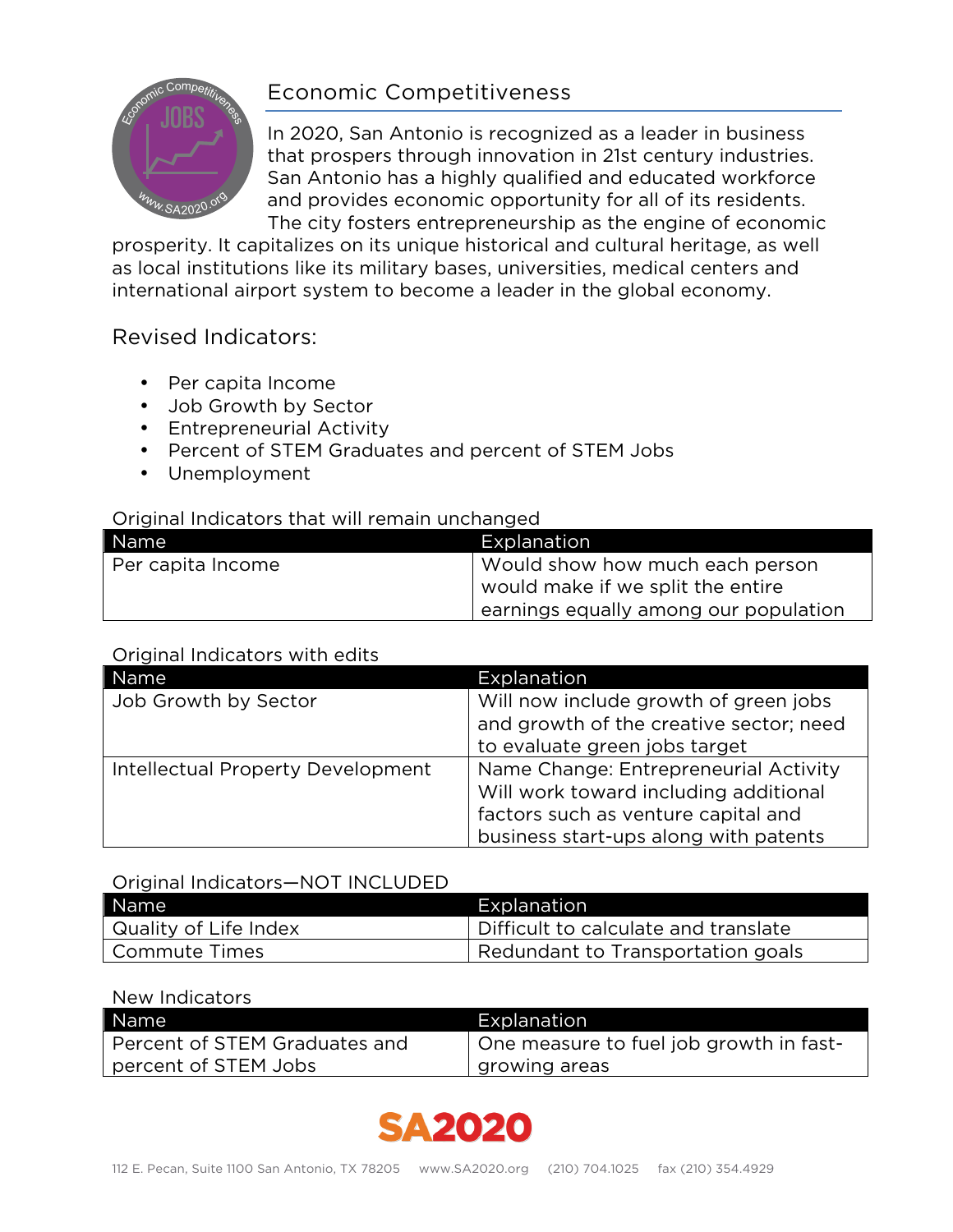| Unemployment | Coming from Family Well-Being, but<br>Family Well-Being will keep |
|--------------|-------------------------------------------------------------------|
|              | Underemployment                                                   |

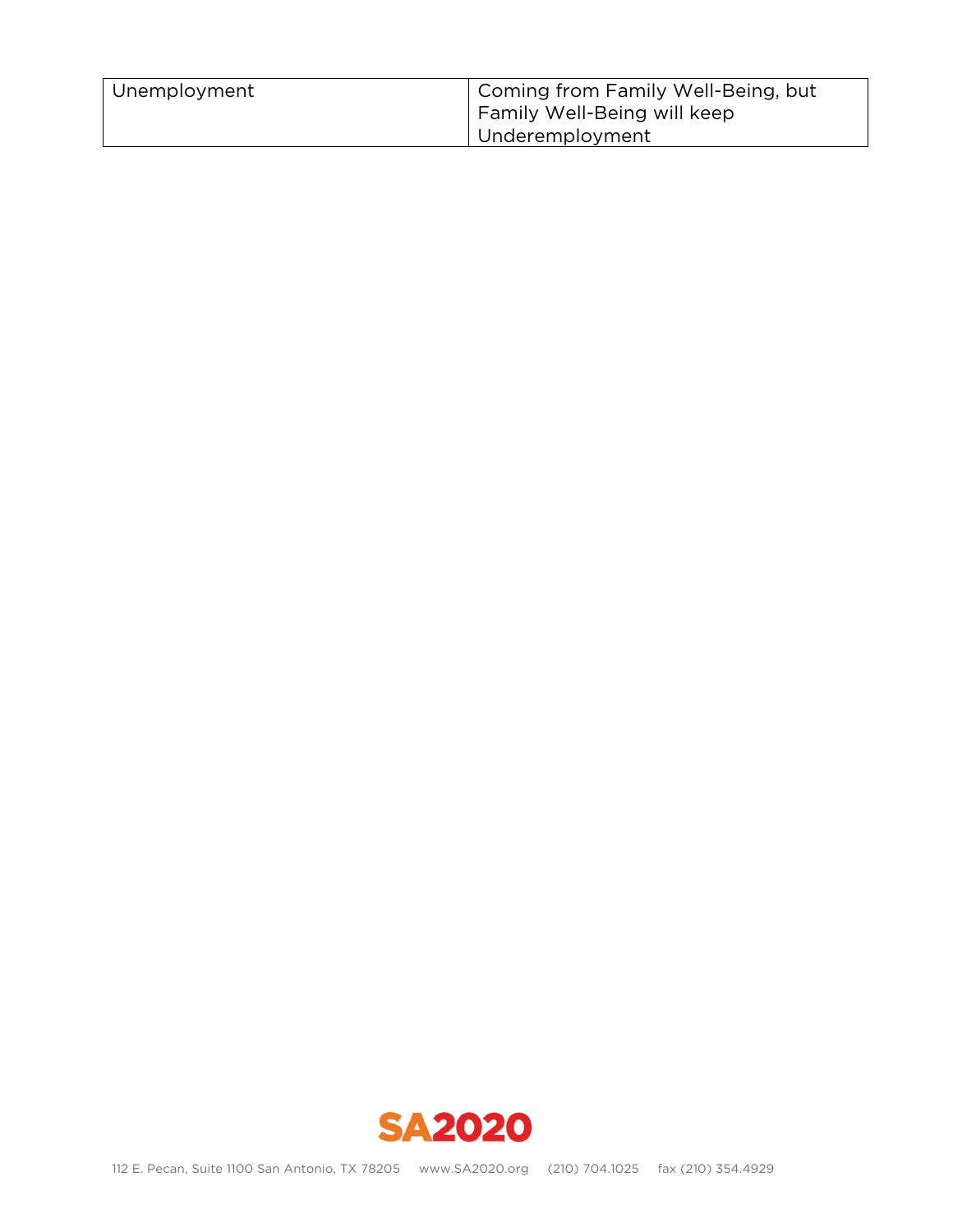## Education



By 2020, San Antonio has orchestrated one of the greatest turnarounds in education in the United States. San Antonio provides access to quality education for all students no matter where they live in our city. The city is propelled forward by an approach where students learn, teachers

thrive, parents engage, and citizens contribute to meet the challenges and opportunities of the 21st century in a way that rivals any city in America. This San Antonio approach to education develops citizens who are thinkers, problem-solvers, and lifelong learners, prepared to tackle our society's greatest challenges and proud to call San Antonio their home.

## Revised Indicators:

- Kindergarten Readiness
- 3<sup>rd</sup> Grade Reading
- High School Graduation Rate
- College Readiness
- College Enrollment
- College Persistence
- Adults with College Degrees

### Original Indicators that will remain unchanged

| Name                                     |
|------------------------------------------|
| $\overline{3}^{\text{rd}}$ Grade Reading |
| <b>High School Graduation Rate</b>       |
| <b>College Enrollment</b>                |
| <b>College Readiness</b>                 |

#### Original Indicators with edits

| Name                                | Explanation                                                                                  |
|-------------------------------------|----------------------------------------------------------------------------------------------|
| Kindergarten Readiness              | EDI (Early Development Indicator) is<br>available for some districts with plans<br>to expand |
| <b>Adult Educational Attainment</b> | Name Change: Adults with College<br>Degrees                                                  |

| Name                | Explanation                       |
|---------------------|-----------------------------------|
| College Persistence | Strong indicator of college       |
|                     | completion; shows whether college |
|                     | students are progressing through  |
|                     | college                           |

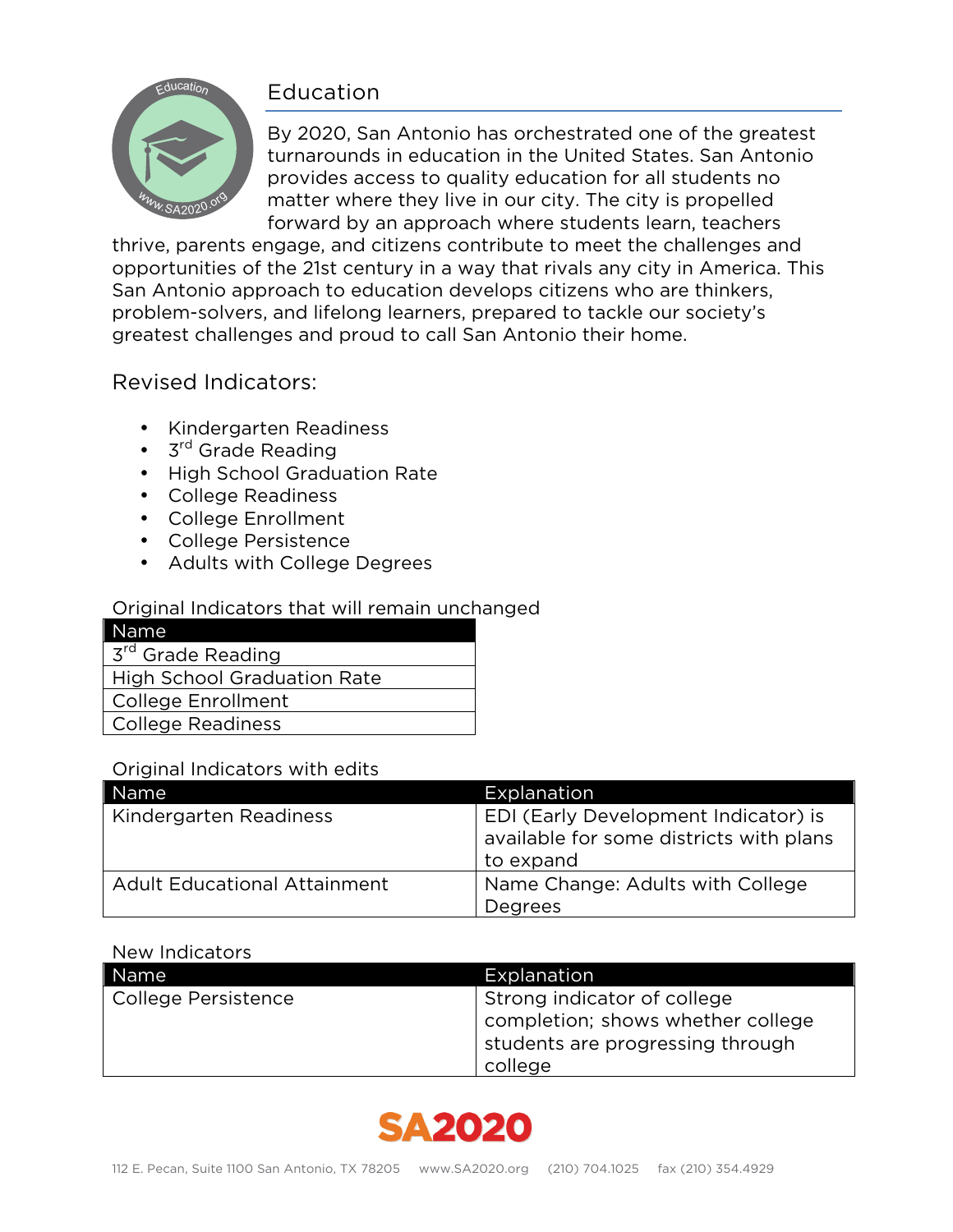



In 2020, San Antonio is recognized as a respectful steward of its natural resources and a model for responsible resource management.

San Antonio promotes responsible growth and the use of sustainable environmental practices. Its strategy is based on

an integrated approach that establishes a green economy and focuses on three key areas:

WATER: Water resources are plentiful and effectively managed through a combination of conservation, supply development and other practices to support growth and sustainability for the next 50 years. The Edwards Aquifer continues to be protected and enhanced as the foundation of our present and future water supply. Continued longer-term studies and analysis are conducted to identify more regional water supplies to support growth through the end of the 21st century.

ENERGY: The community relies on a well-balanced and affordable energy program combining the best advances in new technology with traditional energy sources to promote

LAND: Development practices are focused on Smart Growth, Low Impact Development and Green Building.

Revised Indicators:

- Renewable Energy
- Tree Canopy
- Air Quality Index
- Usage Rates for Water
- Usage Rates for Energy
- Residential Waste and Recycling Rates
- Development with Low Environmental Impact

### Original Indicators that will remain unchanged

| l Name           |  |
|------------------|--|
| Renewable Energy |  |
| Tree Canopy      |  |

### Original Indicators with edits

| Name              | Explanation                                 |
|-------------------|---------------------------------------------|
| Air Quality Index | Will report the actual index alongside      |
|                   | ground level ozone; also include            |
|                   | $\sqrt{10}$ VOCs and NO <sub>2</sub> levels |

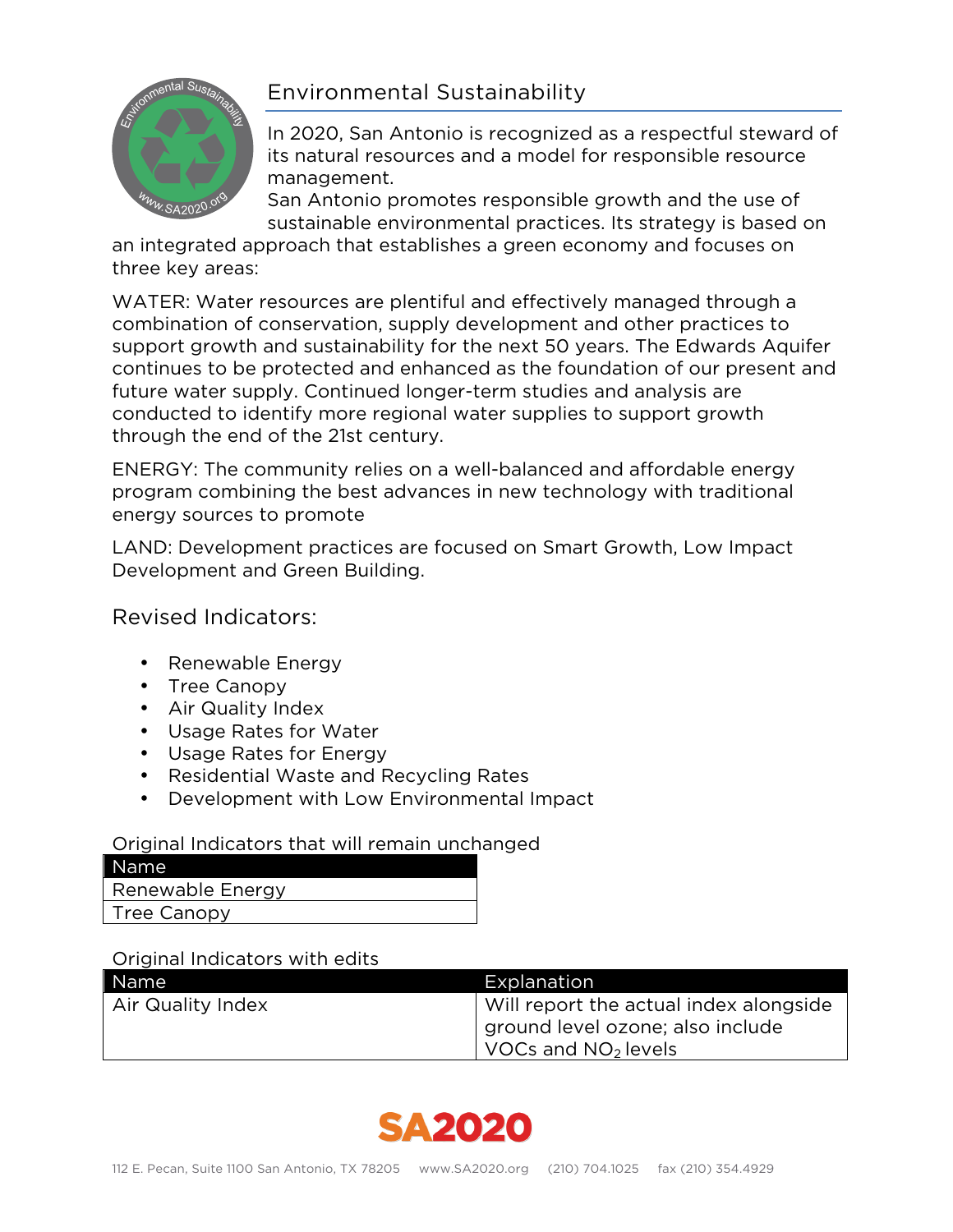| Usage Rates for Water                      | Will now include residential GPCD<br>and peak demand reduction, if<br>possible                                               |
|--------------------------------------------|------------------------------------------------------------------------------------------------------------------------------|
| Amount of Material Going into<br>Landfills | Suggested name change:<br>Residential Waste & Recycling Rates<br>Will report total waste and<br>percentage of recycled waste |
| Usage Rates for Energy                     | Reported as its own indicator rather<br>than alongside water.                                                                |

## Original Indicators—NOT INCLUDED

| Name                    | Explanation                       |
|-------------------------|-----------------------------------|
| Growth of Green Economy | Moved to Economic Competitiveness |

| Name                 | Explanation                         |
|----------------------|-------------------------------------|
| Development with Low | Measures the environmental impact   |
| Environmental Impact | of new developments that qualify as |
|                      | LID; percentage of new development  |
|                      | that qualifies as LID               |

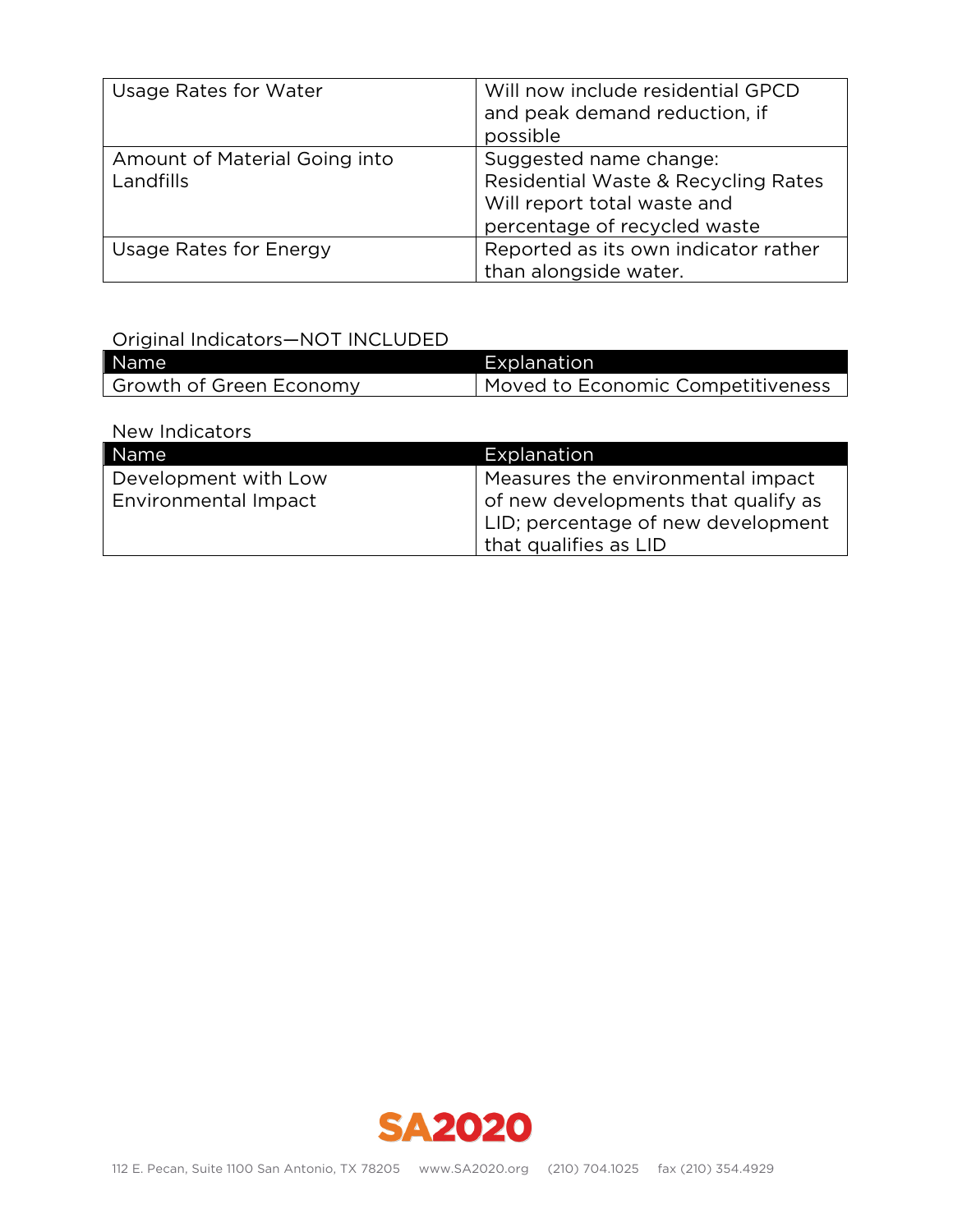

## Family Well-Being

In 2020, San Antonio is renowned as the best city to raise a family. Its neighborhoods are places where residents thrive in an ethnically, culturally and socioeconomically integrated environment. The entire community — individuals, businesses, local government, nonprofits, and faith-based organizations

— takes responsibility for our collective well-being by providing information, access, high quality services and a meaningful sense of stability to residents of all ages and backgrounds. This continuum of caring enhances our residents' quality of life and prepares families for the challenges of the 21st century.

## Revised Indicators:

- Poverty Rate
- Births among Females age 10 to 19
- Underemployment
- Homelessness
- Child Abuse Validated Cases

#### Original Indicators that will remain unchanged

#### Original Indicators with edits

| Name           | Explanation                          |
|----------------|--------------------------------------|
| l Homelessness | Need to count sheltered and          |
|                | unsheltered individuals; name change |
|                | l to Homelessness                    |

#### Original Indicators—NOT INCLUDED

| Name                               | Explanation                           |
|------------------------------------|---------------------------------------|
| Domestic Violence                  | Moved to Community Safety             |
| <b>Community Portals</b>           | Not measureable                       |
| Number of Severe Domestic Violence | Needs further discussion in a working |
| Cases Presenting at Shelters       | group                                 |

| Name                        | Explanation                 |
|-----------------------------|-----------------------------|
| Child Abuse Validated Cases | Moved from Community Safety |

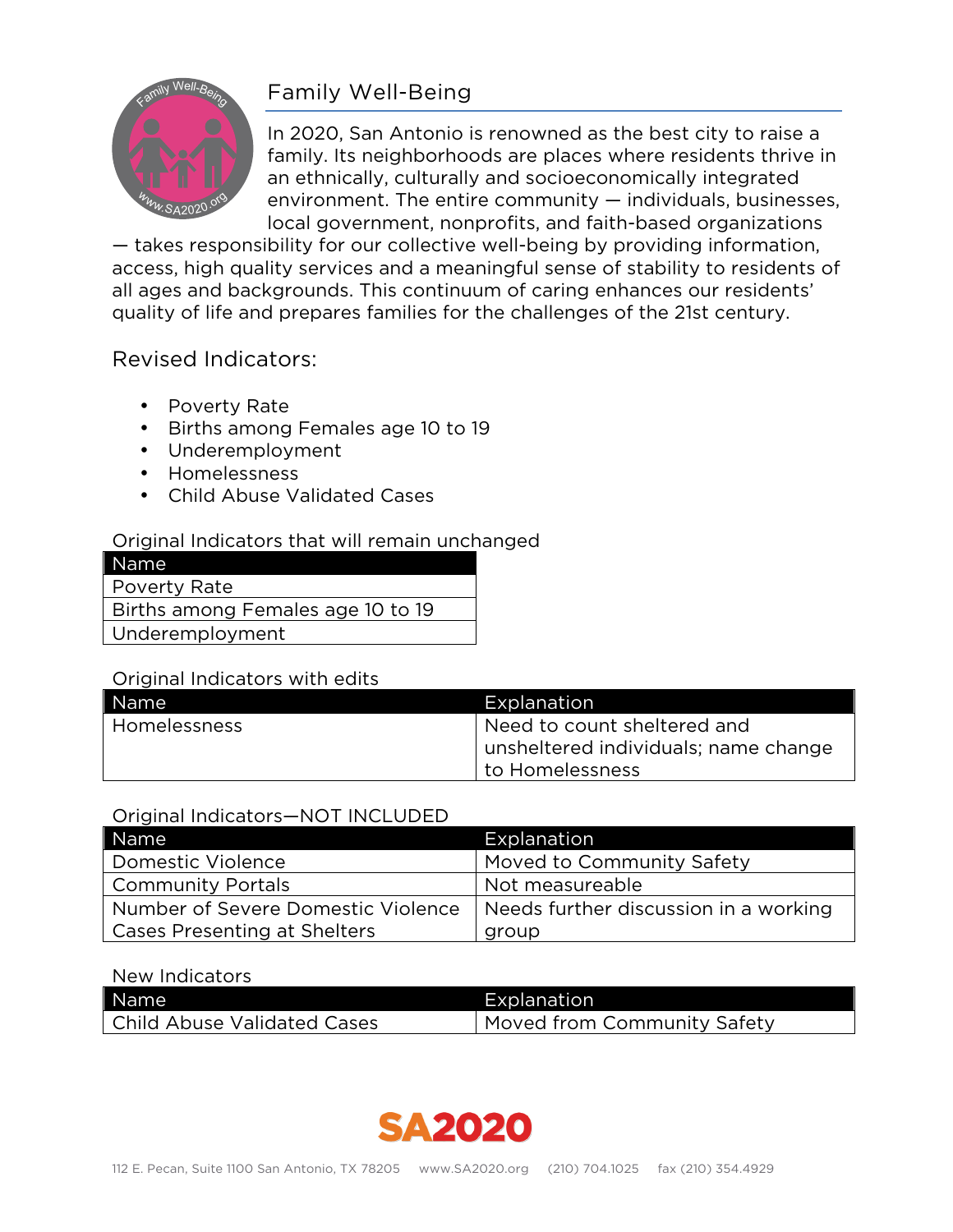

## Health and Fitness

In 2020, San Antonio residents are among the healthiest in the country. San Antonio promotes well-being by providing healthy and affordable food choices, convenient access to green spaces and recreational facilities, and a robust network of physical and mental healthcare designed to eliminate

existing health disparities in the community.

## Revised Indicators:

- Obesity
- Maternal and Infant Health
- Diabetes Rates
- Births among Females age 10 to 19
- Access to Health Care
- Health Risks

#### Original Indicators that will remain unchanged

| Name                           |
|--------------------------------|
| Obesity                        |
| Maternal and Infant Health     |
| Diabetes Rates                 |
| Births to Females age 10 to 19 |
| <b>Access to Health Care</b>   |

#### Original Indicators with edits

| Name                               | Explanation                         |
|------------------------------------|-------------------------------------|
| l Overall Assessment of Health and | Will now include tobacco, drug, and |
| <b>Behavioral Risks</b>            | alcohol usage rates                 |
|                                    | Name Change: Health Risks           |

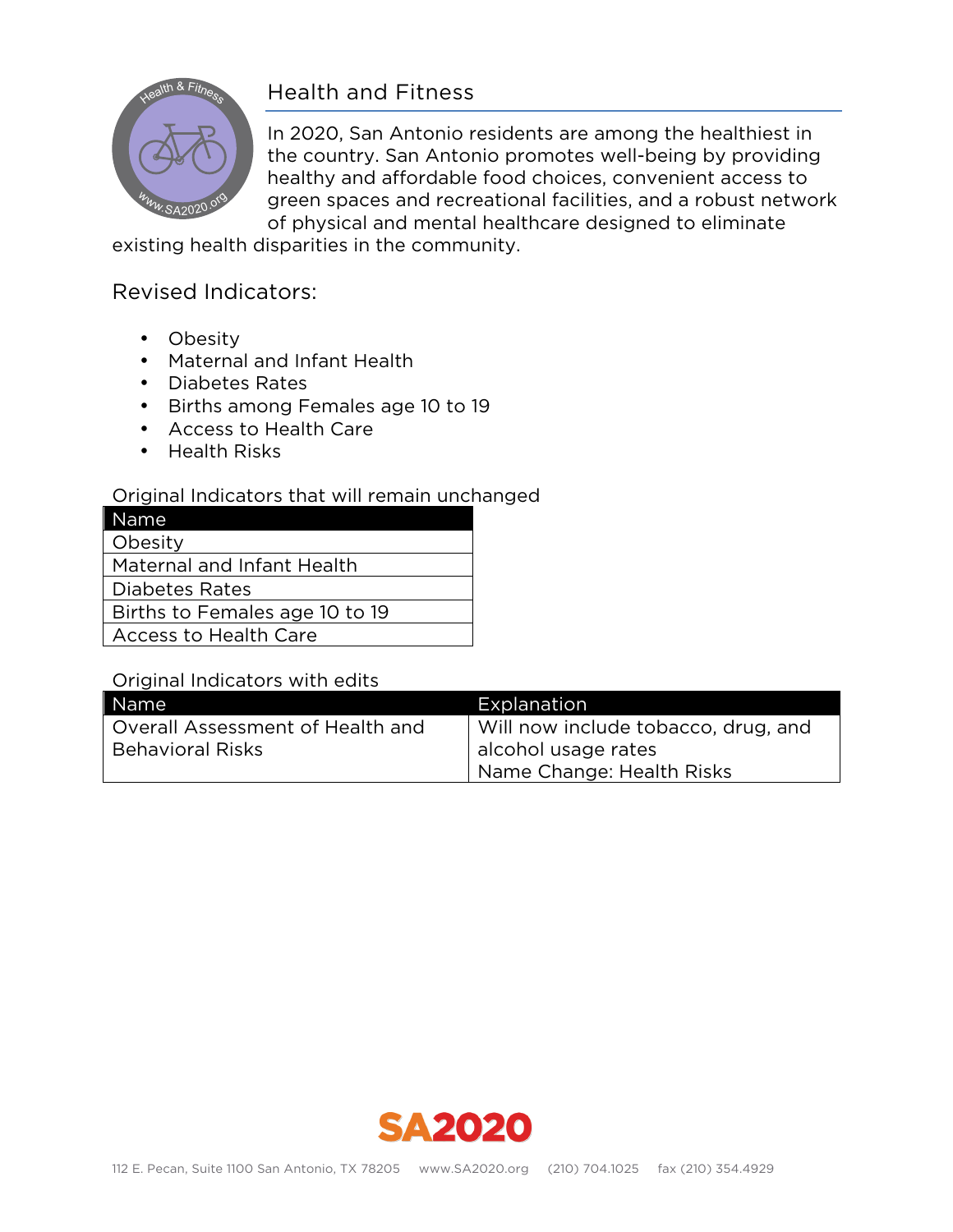## Neighborhoods



In 2020, San Antonio is known for its cohesive neighborhoods with compelling and unique personalities. Modern linked mass transit, improved infrastructure and a concerted effort to preserve and maintain our historic

buildings, parks and open spaces compliment smart growth patterns. The result is a livable and vibrant community that is strongly connected to its past and maintains its small town feel.

## Revised Indicators:

- Population Growth in Center City Neighborhoods and Downtown
- Growth of Green Spaces
- New Housing Starts and Renovations Inside Loop 410
- Walkability
- Access to Parks and Green Spaces
- Neighborhood Cost

## Original Indicators that will remain unchanged

| Name                               |
|------------------------------------|
| Population Growth in Center City   |
| Neighborhoods and Downtown         |
| Growth of Green Spaces             |
| New Housing Starts and Renovations |
| Inside Loop 410                    |
|                                    |

### Original Indicators with some changes

| Name <sup>1</sup>             | Explanation                            |
|-------------------------------|----------------------------------------|
| Number of Pedestrian-Oriented | Name Change: Walkability               |
| Neighborhoods                 | Will include sidewalk gap analysis and |
|                               | number of pedestrian-oriented          |
|                               | neighborhoods                          |

| Name                             | Explanation                               |
|----------------------------------|-------------------------------------------|
| Access to Parks and Green Spaces | A measure of park proximity; noted to     |
|                                  | include quality and utility in the future |
| Neighborhood Cost                | Measures cost of transportation and       |
|                                  | housing in neighborhoods                  |